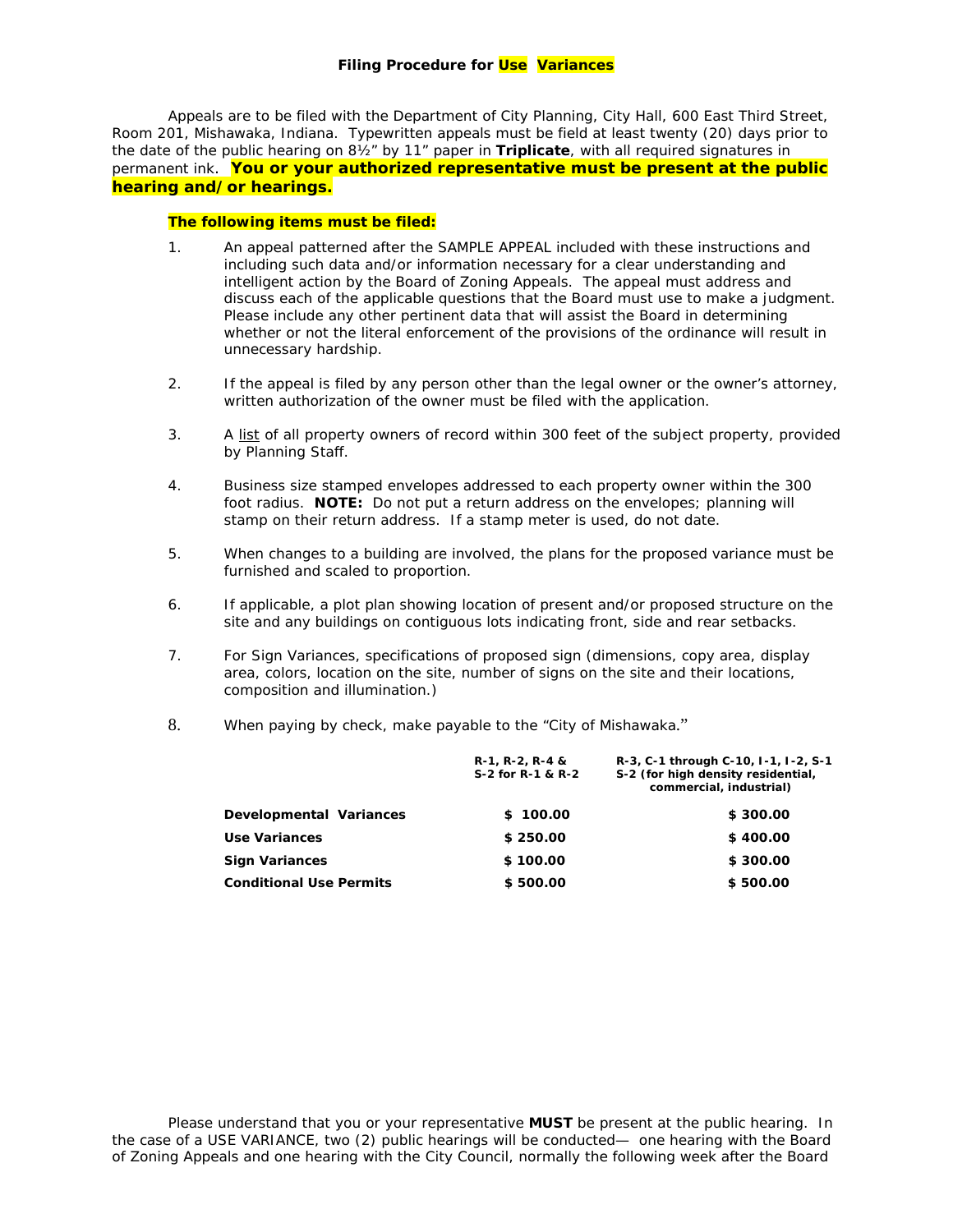hearing. *It is the responsibility of the Appellant to establish the date and time of the public hearing with the Common Council. PERSONAL NOTIFICATION IS NOT GIVEN FOR THE COMMON COUNCIL PUBLIC HEARING*. The staff for the Board does send notification for the Board of Zoning Appeals meeting, along with a staff report to the Appellant. You are welcome to call the Department of City Planning if you have any questions. Secretary to the Board is:

#### Kari Myers

### *(574) 258-1625 Fax (574)968-6999*

Following are the questions that *MUST* be addressed and discussed within the body of your appeal.

### **DEVELOPMENTAL VARIANCE**

- 1. Will approval be injurious to the public health, safety, morals or general welfare of the community? *Explain your reason why*
- 2. Will the use and value of the area adjacent to the property included in the variance be affected in a substantially adverse manner? *Explain your reason why*
- 3. Will strict application of the terms of this chapter result in practical difficulties in the use of the property? *Explain your reason why*

### **USE VARIANCE**

- 1. Will the approval be injurious to the public health, safety, morals or general welfare of the community? *Explain your reason why.*
- 2. Will the use and value of the area adjacent to the property included in the variance be affected in a substantially adverse manner? *Explain your reason why.*
- *3.* Does the need for the variance arise from some condition peculiar to the property involved? *Explain your reason why.*
- 4. Does strict application of the terms of this chapter constitute an unnecessary hardship if applied to the property for which the variance is sought? *Explain your reason why.*
- 5. Will approval interfere substantially with the Mishawaka 2000 Comprehensive Plan? *Explain your reason why.*

# **SIGN VARIANCE**

- 1. Will approval be injurious to the public health, safety, morals or general welfare of the community? *Explain your reason why*
- 2. Will the use and value of the area adjacent to the property included in the variance be affected in a substantially adverse manner?*Explain your reason why*
- 3. Will strict application of the terms of the On-Premise Sign Standards Ordinance result in practical difficulties in the use of the property? *Explain your reason why*